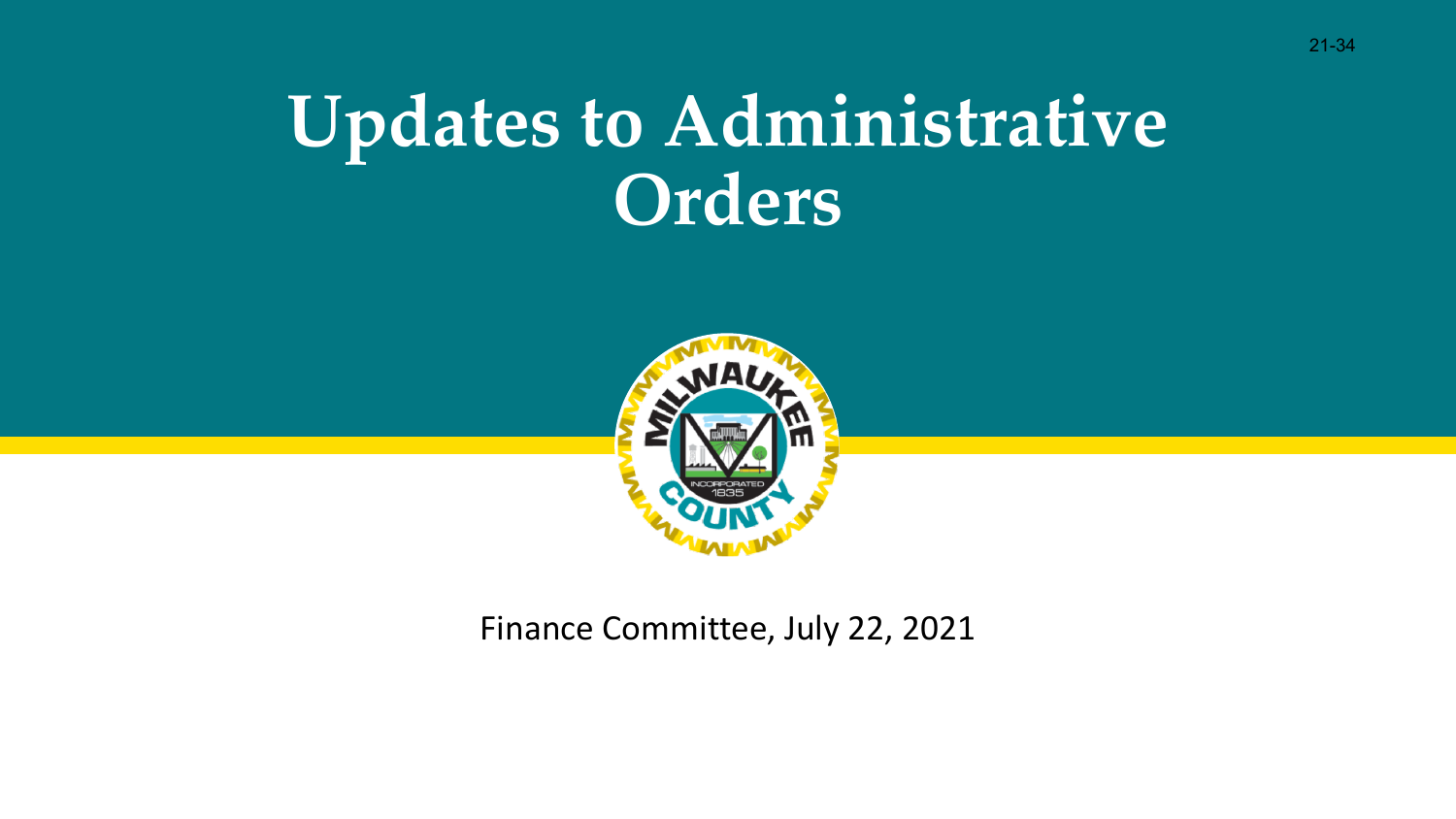### **Overview of Updates to Administrative Orders since June 17, 2021**

| <b>Order Name</b>                                                                         | Order#   | <b>Notes on Changes</b>                                                                                                                                                                                                                                                                                                                                                                                                                                                                                                                                                                                                                                                                                                                                                             |  |
|-------------------------------------------------------------------------------------------|----------|-------------------------------------------------------------------------------------------------------------------------------------------------------------------------------------------------------------------------------------------------------------------------------------------------------------------------------------------------------------------------------------------------------------------------------------------------------------------------------------------------------------------------------------------------------------------------------------------------------------------------------------------------------------------------------------------------------------------------------------------------------------------------------------|--|
| <b>Universal Face Mask</b><br><b>Policy and Procedures</b><br><b>Administrative Order</b> | 20-14v5  | Fully Vaccinated employees/contractors in outdoor settings can take masks off,<br>$\bullet$<br>regardless of their ability to physically distance.<br>Employees/contractors who are not fully vaccinated will continue to be expected<br>$\bullet$<br>to wear a face mask when they cannot physically distance in outdoor settings.<br>Face masks are still required for employees and members of the public in indoor<br>$\bullet$<br>facilities. However, fully vaccinated members of the public are not required to<br>wear masks at private events held in County facilities; the County will not require<br>proof of vaccination status in these instances and employees/contractors must<br>continue to wear masks in these settings, regardless of their vaccination status. |  |
| <b>Service Risk Mitigation</b><br>and Re-Opening<br><b>Requirements</b>                   | 20-13v10 | Indoor settings may operate at 100% capacity. Physical distancing and other risk<br>$\bullet$<br>mitigation measures are largely unchanged in this amendment and should<br>continue to be observed per the minimum requirements outlined in the order.<br>Re-opening plans are still required for services or events re-opening in fully or<br>$\bullet$<br>partially indoor spaces.<br>An updated Word version of the re-opening planning template, Version 8, can be<br>$\bullet$<br>found on the website.                                                                                                                                                                                                                                                                        |  |
| <b>COVID-19 Health</b><br>Screening Policies and<br>Procedures                            | 20-17y4  | Completing a Screening Questionnaire is still required for employees and visitors<br>$\bullet$<br>reporting for in-person work<br>Temperature screening is only required for employees and visitors to High Risk or<br>$\bullet$<br>Congregate Living Facilities operated by Milwaukee County as well as for Persons<br>in the Care or Custody of Milwaukee County.                                                                                                                                                                                                                                                                                                                                                                                                                 |  |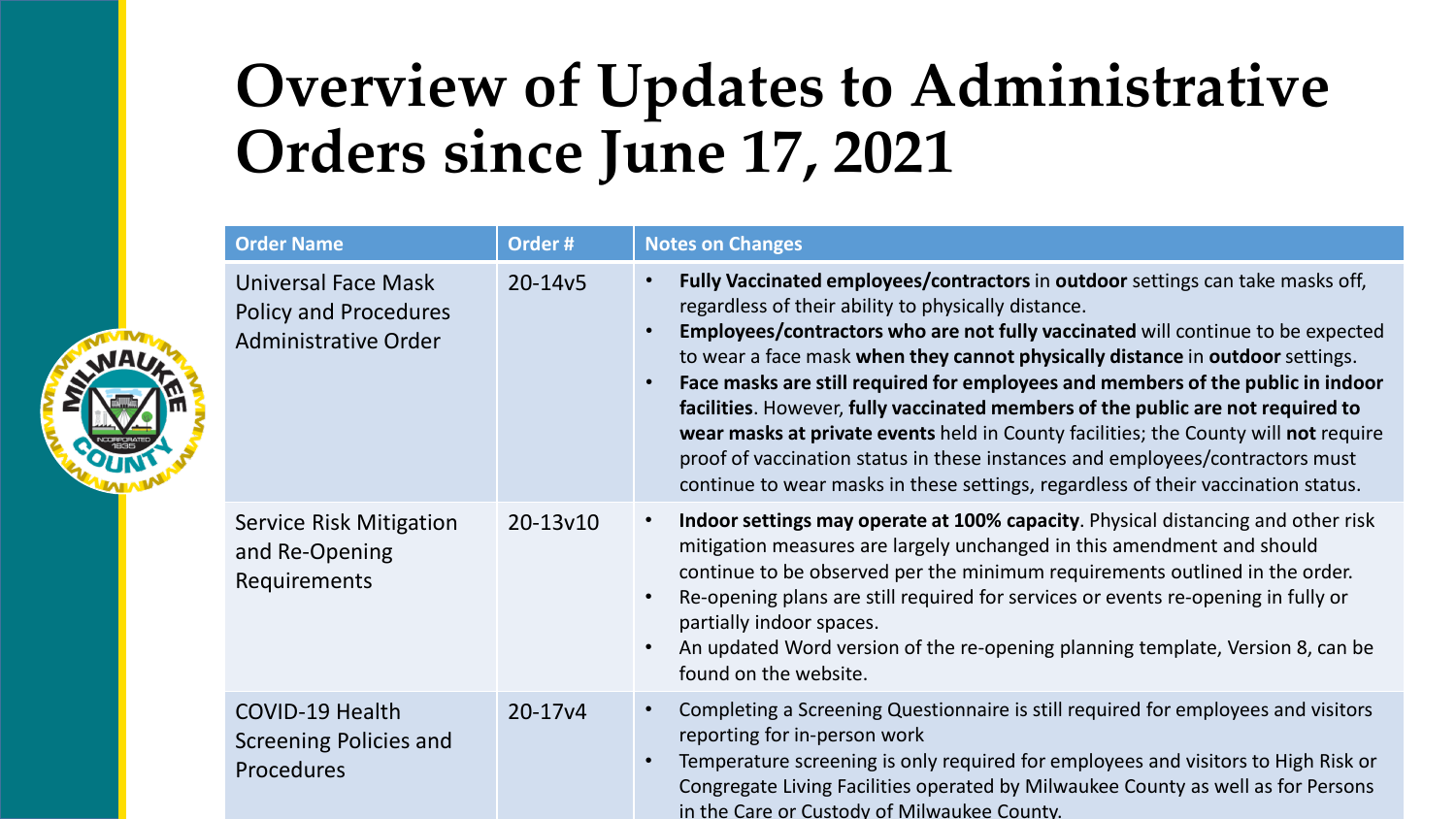### **Overview of Updates to Administrative Orders since June 17, 2021 (cont.)**

| <b>Order Name</b>                                                                 | Order#      | <b>Notes on Changes</b>                                                                                                                                                                                                                                                                                                                                                                                                                                                                                                                                                                                                                                                                                                                                                                                                                                                                                                                                                                                                                                                                                                                                                                                                                                                                                                                                                                                                                                                                                                                                                                                                                                                                                                                                                                                                                                                                                                                                      |  |
|-----------------------------------------------------------------------------------|-------------|--------------------------------------------------------------------------------------------------------------------------------------------------------------------------------------------------------------------------------------------------------------------------------------------------------------------------------------------------------------------------------------------------------------------------------------------------------------------------------------------------------------------------------------------------------------------------------------------------------------------------------------------------------------------------------------------------------------------------------------------------------------------------------------------------------------------------------------------------------------------------------------------------------------------------------------------------------------------------------------------------------------------------------------------------------------------------------------------------------------------------------------------------------------------------------------------------------------------------------------------------------------------------------------------------------------------------------------------------------------------------------------------------------------------------------------------------------------------------------------------------------------------------------------------------------------------------------------------------------------------------------------------------------------------------------------------------------------------------------------------------------------------------------------------------------------------------------------------------------------------------------------------------------------------------------------------------------------|--|
| Universal Face<br>Mask Policy and<br><b>Procedures</b><br>Administrative<br>Order | $20 - 14v6$ | <b>Outdoors:</b> Employees/Volunteers are no longer required to wear face masks in outdoor settings<br>regardless of their vaccination status or ability to physically distance. Physical distancing is still highly<br>recommended whenever possible.<br>Indoors:<br>Employees/Volunteers who are fully vaccinated AND who do not work in High Risk or<br>$\circ$<br>Congregate Care facilities (see order for definition) are not required to wear masks when not<br>interacting with the public.<br>Employees/Volunteers who work in High Risk and Congregate care facilities are required to<br>$\circ$<br>wear masks at all times inside such facilities, regardless of whether or not they are vaccinated.<br>Employees/Volunteers who are not fully vaccinated must wear face masks at all times while<br>$\circ$<br>inside County facilities or inside other places where services are delivered.<br>Fully vaccinated and unvaccinated employees/volunteers must wear face masks at all times<br>$\circ$<br>when interacting with members of the public, whether or not those members of the public are<br>vaccinated and whether or not the employee or volunteer is able to maintain physical distance<br>from the public (that is, maintain at least 6 feet / 2 meters of distance). Masks are also required<br>when employees or volunteers gather in a common space, such as a courtroom or meeting<br>room with members of the public, regardless of vaccination status of any individual or physical<br>distances between individuals.<br>Fully vaccinated workers or volunteers are not required to wear a face mask while in a vehicle<br>$\circ$<br>with other fully vaccinated people. Any unvaccinated individuals in the vehicle must wear<br>masks.<br>Members of the public are still required to wear a face mask at all times when at an indoor<br>$\circ$<br>County facility, unless they are fully vaccinated at a private event. |  |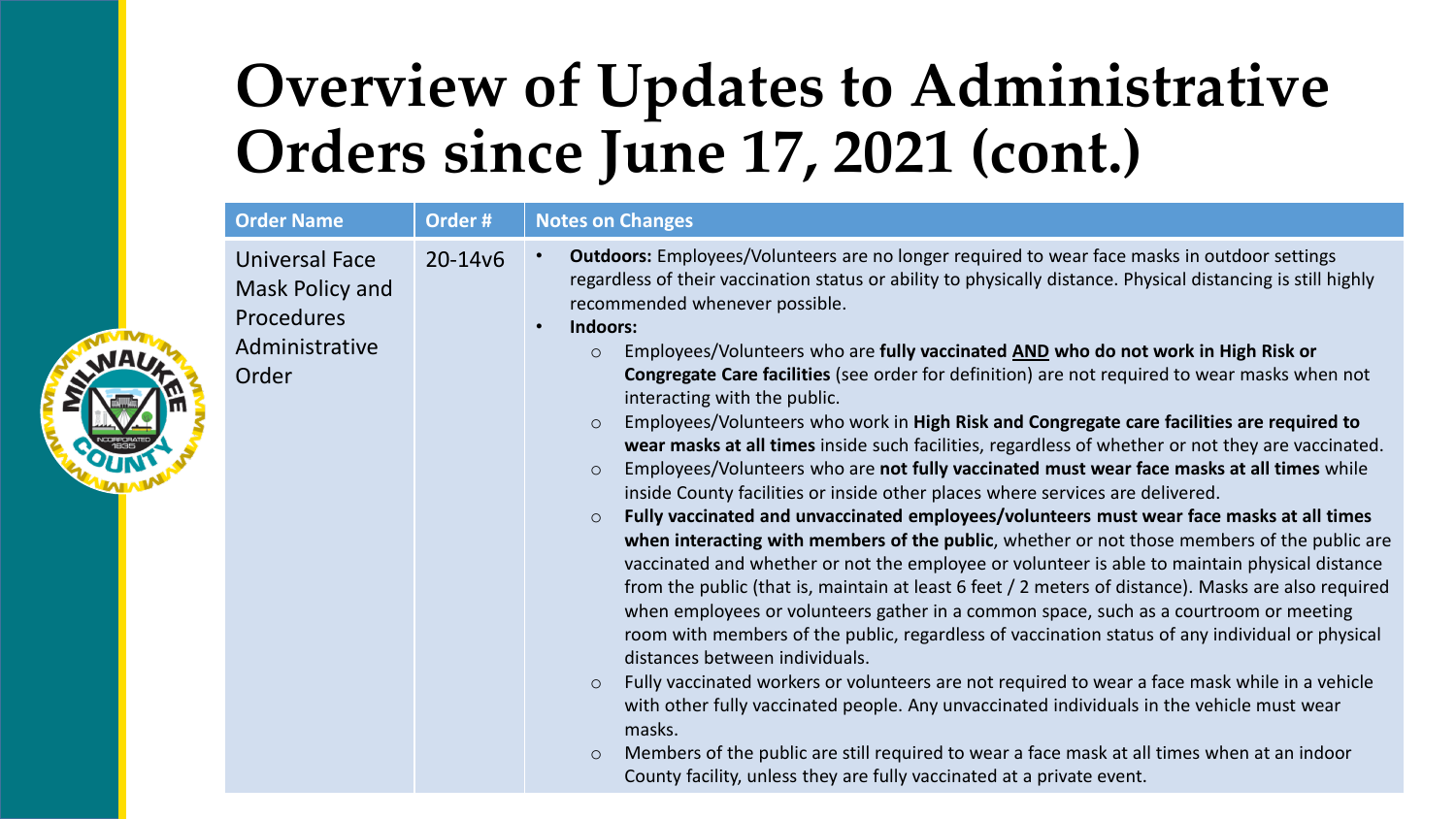## **Vaccin8**

| <b>Order Name</b>                                                                | Order #    | <b>Administrative Order Overview</b>                                                                                                                                                                                                                                                                                                                                                                                                                                                                                                                                                                                                                                                                                                                                                                                                                                                                                                                                                                                                                                                                                                                                                                                                                                                                                                                                                                                           |  |
|----------------------------------------------------------------------------------|------------|--------------------------------------------------------------------------------------------------------------------------------------------------------------------------------------------------------------------------------------------------------------------------------------------------------------------------------------------------------------------------------------------------------------------------------------------------------------------------------------------------------------------------------------------------------------------------------------------------------------------------------------------------------------------------------------------------------------------------------------------------------------------------------------------------------------------------------------------------------------------------------------------------------------------------------------------------------------------------------------------------------------------------------------------------------------------------------------------------------------------------------------------------------------------------------------------------------------------------------------------------------------------------------------------------------------------------------------------------------------------------------------------------------------------------------|--|
| Vaccin8:<br>Milwaukee<br>County<br>Employee<br>Vaccine<br>Recognition<br>Program | $21 - 2v1$ | Given the continuing COVID-19 public health crisis and Milwaukee County's principal goal of slowing the spread of the<br>disease and protecting the health of its employees and the public, Milwaukee County is implementing COVID-19<br>vaccination recognition for County employees. Through this voluntary program, branded as "Vaccin8", employees who<br>have received a full vaccine series may be eligible to receive up to eight (8) additional hours of paid time off.<br><b>Program Eligibility</b><br>All employees are eligible for this recognition if they have:<br>Received all doses in the vaccine series by September 6, 2021 (one dose of the Johnson & Johnson vaccine, or<br>both doses of the Pfizer or Moderna vaccines) and<br>Provide proof of full vaccination status to the Department of Human Resources (DHR) by September 6, 2021<br>Milwaukee County employees will receive up to 8 hours of additional paid time off in their "Extra Time" bank in Dayforce<br>based on their employment status:<br>Full-time Equivalent Employees: 8 hours of Extra Time.<br>$\bullet$<br>Part-Time Employees: 4 hours of Extra Time<br>$\bullet$<br>Hourly Employees: 2 hours of Extra Time<br>$\bullet$<br>Seasonal Employees: 2 hours of Extra Time<br>$\bullet$<br>The COVID-19 Vaccination recognition extra time will pay out upon separation from the County in the same manner as<br>Accrued Holiday. |  |
|                                                                                  |            | <b>Proof of Vaccination</b><br>Using an online form employees can submit one of the following as verification of vaccination:<br>A copy of the vaccination card provided at the vaccine appointment, OR<br>$\bullet$<br>A copy/screenshot of the employee's COVID-19 vaccination status from the Wisconsin Registry of<br>$\bullet$<br>Immunization Registry (WIR).OR<br>A copy/screenshot from the employee's healthcare system patient portal<br>$\bullet$<br><b>Timeline</b><br>Launch program - July 15, 2021<br>$\bullet$<br>Deadline to Submit - September 6, 2021<br>$\bullet$<br>Deadline to Use Paid Time Off - December 31, 2022<br>$\bullet$                                                                                                                                                                                                                                                                                                                                                                                                                                                                                                                                                                                                                                                                                                                                                                        |  |